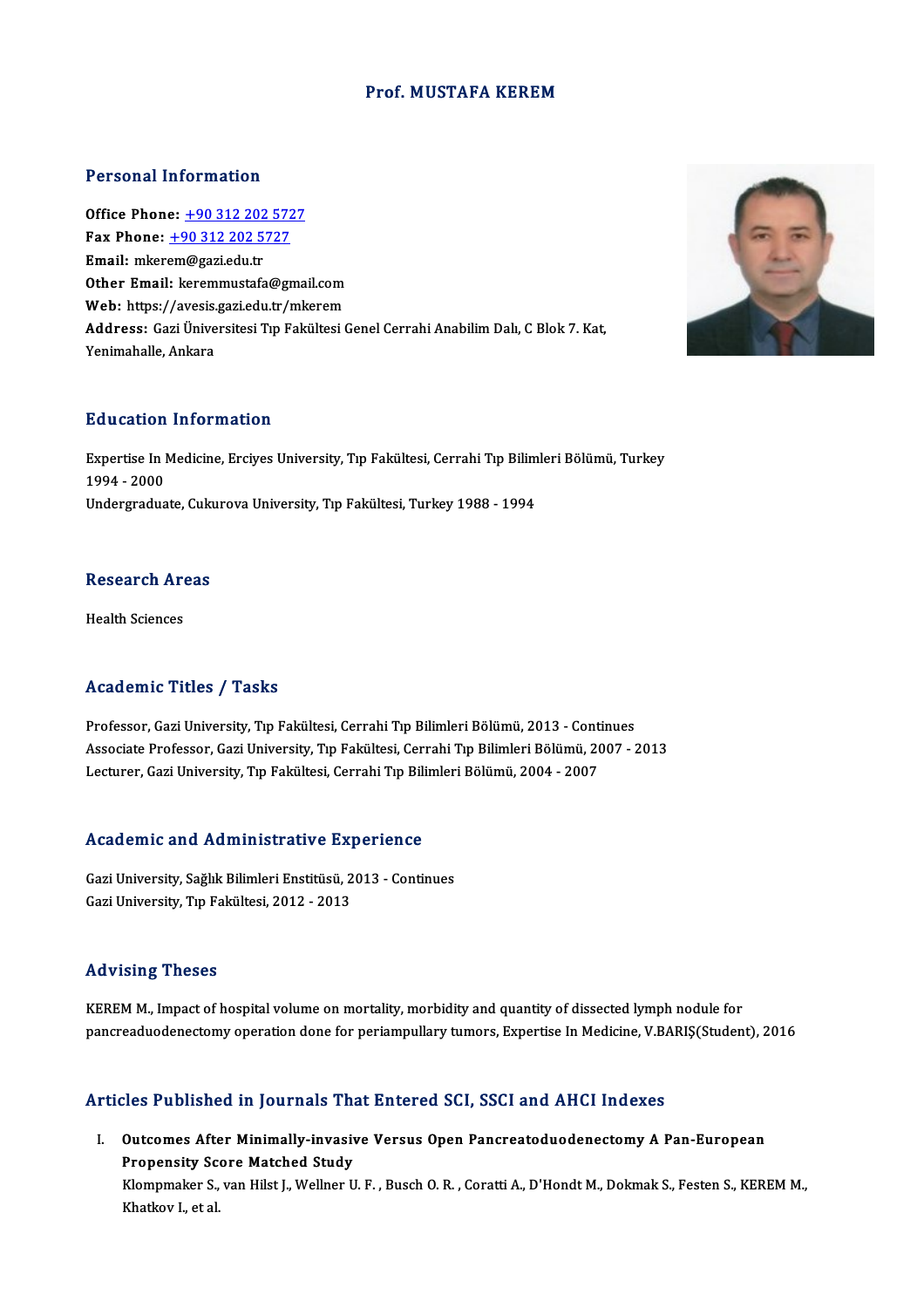ANNALS OF SURGERY, vol.271, no.2, pp.356-363, 2020 (Journal Indexed in SCI)

II. Intra-Operative Frozen Section Histology of the Pancreatic Resection Margins and Clinical Outcome ANNALS OF SURGERY, vol.271, no.2, pp.356-363, 2020 (Journal Indexed in SCI)<br>Intra-Operative Frozen Section Histology of the Pancreatic Resection Margins and Clinical Outcome<br>of Patients with Adenocarcinoma of the Head of t Intra-Operative Frozen Section Histology of the Pa<br>of Patients with Adenocarcinoma of the Head of th<br>DİKMEN K., KEREM M., BOSTANCI H., ŞARE M., EKİNCİ Ö.<br>MEDICAL SCIENCE MONITOR xal 24 np.4995-4913-291 of Patients with Adenocarcinoma of the Head of the Pancreas Undergoing<br>DİKMEN K., KEREM M., BOSTANCI H., ŞARE M., EKİNCİ Ö.<br>MEDICAL SCIENCE MONITOR, vol.24, pp.4905-4913, 2018 (Journal Indexed in SCI)<br>Extromaly birb loval DIKMEN K., KEREM M., BOSTANCI H., ŞARE M., EKİNCİ Ö.<br>MEDICAL SCIENCE MONITOR, vol.24, pp.4905-4913, 2018 (Journal Indexed in SCI)<br>III. Extremely high level of CA 19-9 in a patient with metastatic pancreatic cancer: Second MEDICAL SCIENCE MONITOR, vol.24, pp.4905-4913, 2018 (Journal Indexed in SCI) Kizilarslanoglu M. C., Civelek R., Kilic M. K., KEREM M., Gunaydin Y., Ulger S. of CA 19-9 in literature<br>Kizilarslanoglu M. C. , Civelek R., Kilic M. K. , KEREM M., Gunaydin Y., Ulger S.<br>JOURNAL OF BUON, vol.19, no.2, pp.583-584, 2014 (Journal Indexed in SCI)<br>Primary Sauamous Call Carsinoma of the Sta Kizilarslanoglu M. C., Civelek R., Kilic M. K., KEREM M., Gunaydin Y., Ulger S<br>JOURNAL OF BUON, vol.19, no.2, pp.583-584, 2014 (Journal Indexed in SCI<br>IV. Primary Squamous Cell Carcinoma of the Stomach: A Case Report<br>Topyg IV. Primary Squamous Cell Carcinoma of the Stomach: A Case Report<br>Tonyali O., Benekli M., KARAKAN T., KEREM M., DURSUN A., Coskun U., Buyukberber S. UHOD-ULUSLARARASI HEMATOLOJI-ONKOLOJI DERGISI, vol.24, no.3, pp.219-220, 2014 (Journal Indexed in SCI) V. PPAR-alpha agonist treatment increases trefoil factor family-3 expression and attenuates apoptosis in the liver tissue of bile duct-ligated rats KARAKAN T., KEREM M., CİNDORUK M., Engin D., Alper M., Akin O. in the liver tissue of bile duct-ligated rats<br>KARAKAN T., KEREM M., CINDORUK M., Engin D., Alper M., Akin O.<br>TURKISH JOURNAL OF GASTROENTEROLOGY, vol.24, no.2, pp.134-140, 2013 (Journal Indexed in SCI)<br>Comparisor of the pr KARAKAN T., KEREM M., CİNDORUK M., Engin D., Alper M., Akin O.<br>TURKISH JOURNAL OF GASTROENTEROLOGY, vol.24, no.2, pp.134-140, 2013 (Journal Indexed in SCI)<br>VI. Comparison of the protective effects of desflurane and propofo TURKISH JOURNAL OF GASTROENTERO<br>Comparison of the protective effec<br>ischemia-reperfusion injury model<br>Tune A.T. Demirel C.B. (INAL Y. Berm Comparison of the protective effects of desflurane and propofol anesthesia in rats: a<br>ischemia-reperfusion injury model<br>Tuna A.T., Demirel C.B., ÜNAL Y., Bayraktar A.C., Yilmazer D., KAVUTÇU M., Alper M., KEREM M.<br>TURKISH ischemia-reperfusion injury model<br>Tuna A. T. , Demirel C. B. , ÜNAL Y., Bayraktar A. C. , Yilmazer D., KAVUTÇU M., Alper M., KEREM M.<br>TURKISH JOURNAL OF MEDICAL SCIENCES, vol.43, no.4, pp.592-598, 2013 (Journal Indexed in Tuna A. T., Demirel C. B., ÜNAL Y., Bayraktar A. C., Yilmazer D., KAVUTÇU M., Al<br>TURKISH JOURNAL OF MEDICAL SCIENCES, vol.43, no.4, pp.592-598, 2013 (Jou:<br>VII. Hepatotoxicity associated with lapatinib in an experimental ra TURKISH JOURNAL OF MEDICAL SCIENCES, vol.43, no.4, pp.592-598, 2013 (Journal Indexed in SCI)<br>Hepatotoxicity associated with lapatinib in an experimental rat model<br>Demirci U., Buyukberber S., Yilmaz G., KEREM M., Coskun U., Hepatotoxicity associated with lapatinib in an experimental rat model<br>Demirci U., Buyukberber S., Yilmaz G., KEREM M., Coskun U., ÜNER A., Baykara M., Pasali H.,<br>EUROPEAN JOURNAL OF CANCER, vol.48, no.2, pp.279-285, 2012 ( Demirci U., Buyukberber S., Yilmaz G., KEREM M., Coskun U., ÜNER A., Baykara M., Pasali H., Benekli M.<br>EUROPEAN JOURNAL OF CANCER, vol.48, no.2, pp.279-285, 2012 (Journal Indexed in SCI)<br>VIII. Primary Neuroendocrine Carcin EUROPEAN JOURNAL OF CANCER, vol.48, no.2, pp.279-285, 2<br>Primary Neuroendocrine Carcinoma in the Breast: A C<br>Salman B., ŞAKRAK Ö., Yilmaz U., Cakir A., KEREM M., Aydin A.<br>JOUPNAL OF PREAST CANCER vol.13, no.1, nn.115, 119, Primary Neuroendocrine Carcinoma in the Breast: A Case Report<br>Salman B., ŞAKRAK Ö., Yilmaz U., Cakir A., KEREM M., Aydin A.<br>JOURNAL OF BREAST CANCER, vol.13, no.1, pp.115-119, 2010 (Journal Indexed in SCI)<br>Administration o IX. Administration of Chlorella spmicroalgae reduces endotoxemia, intestinal oxidative stress and<br>bacterial translocation in experimental biliary obstruction JOURNAL OF BREAST CANCER, vol.13, no.1, pp.115-119, 2010 (Jou:<br>Administration of Chlorella sp microalgae reduces endotox<br>bacterial translocation in experimental biliary obstruction<br>PEDIPLIA, KEREMM, Ofluegh E. Salman B. KA Administration of Chlorella sp microalgae reduces endotoxemia, intestinal oxidative stress and<br>bacterial translocation in experimental biliary obstruction<br>BEDİRLİ A., KEREM M., Ofluoglu E., Salman B., KATIRCIOĞLU H., BEDİR bacterial translocation in experimental biliary obstruction<br>BEDİRLİ A., KEREM M., Ofluoglu E., Salman B., KATIRCIOĞLU H., BEDİRLİ N., Yili<br>CLINICAL NUTRITION, vol.28, no.6, pp.674-678, 2009 (Journal Indexed in SCI)<br>The tim BEDİRLİ A., KEREM M., Ofluoglu E., Salman B., KATIRCIOĞLU H., BEDİRLİ N., Yilmaze<br>CLINICAL NUTRITION, vol.28, no.6, pp.674-678, 2009 (Journal Indexed in SCI)<br>X. The timing of laparoscopic cholecystectomy after endoscopic r CLINICAL NUTRITION, vol.28, no.6, pp.674-678, 2009 (Journal Indexed in SCI)<br>The timing of laparoscopic cholecystectomy after endoscopic retrograde<br>cholangiopancreaticography in cholelithiasis coexisting with choledocholith The timing of laparoscopic cholecystectomy after endoscopic retrogr<br>cholangiopancreaticography in cholelithiasis coexisting with choledo<br>Salman B., Yilmaz U., KEREM M., BEDİRLİ A., ŞARE M., ŞAKRAK Ö., Tatlicioglu E.<br>JOUPMA cholangiopancreaticography in cholelithiasis coexisting with choledocholithiasis<br>Salman B., Yilmaz U., KEREM M., BEDİRLİ A., ŞARE M., ŞAKRAK Ö., Tatlicioglu E.<br>JOURNAL OF HEPATO-BILIARY-PANCREATIC SURGERY, vol.16, no.6, pp Salman B., Yilmaz U., KEREM M., BEDİRLİ A., ŞARE M., ŞAKRAK Ö., Tatlicioglu E.<br>JOURNAL OF HEPATO-BILIARY-PANCREATIC SURGERY, vol.16, no.6, pp.832-836, 2009 (Journal Indexed in S<br>XI. Exogenous Ghrelin Enhances Endocrine and JOURNAL OF HEPATO-BILIARY-PANCREATIC SURGERY, vol.16, no.6, pp.832-836, 200<br>Exogenous Ghrelin Enhances Endocrine and Exocrine Regeneration in Pano<br>KEREM M., Salman B., Ozsoy S., PAŞAOĞLU H., BEDİRLİ A., HAZIROĞLU R., Yilma XI. Exogenous Ghrelin Enhances Endocrine and Exocrine Regeneration in Pancreatectomized Rats<br>KEREM M., Salman B., Ozsoy S., PAŞAOĞLU H., BEDİRLİ A., HAZIROĞLU R., Yilmaz T. U.<br>JOURNAL OF GASTROINTESTINAL SURGERY, vol.13, n XII. Effect of adrenomedullin on hepatic damage in hepatic ischaemia/reperfusion injury in rats JOURNAL OF GASTROINTESTINAL SURGERY, vol.13, no.4, pp.775-783, 2009 (Journal<br>Effect of adrenomedullin on hepatic damage in hepatic ischaemia/reperfu:<br>KEREM M., BEDİRLİ A., PAŞAOĞLU H., Ofluoglu E., Yilmazer D., Salman B., Effect of adrenomedullin on hepatic damage in hepatic ischaemia/reper<br>KEREM M., BEDİRLİ A., PAŞAOĞLU H., Ofluoglu E., Yilmazer D., Salman B., Yilmaz T<br>LIVER INTERNATIONAL, vol.28, no.7, pp.972-981, 2008 (Journal Indexed in KEREM M., BEDİRLİ A., PAŞAOĞLU H., Ofluoglu E., Yilmazer D., Salman B., Yilmaz T. U.<br>LIVER INTERNATIONAL, vol.28, no.7, pp.972-981, 2008 (Journal Indexed in SCI)<br>XIII. Effects of microalgae chlorella species crude extr LIVER INTERNATIC<br>Effects of microa<br>bowel syndrome<br><sup>VEDEM M. Salman</sup> Effects of microalgae chlorella species crude extracts on intestinal adaptation in experimental sl<br>bowel syndrome<br>KEREM M., Salman B., PAŞAOĞLU H., BEDİRLİ A., Alper M., KATIRCIOĞLU H., ATICI T., PERÇİN F. E. , Ofluoglu E. bowel syndrome<br>KEREM M., Salman B., PAŞAOĞLU H., BEDİRLİ A., Alper M., KATIRCIOĞLU H., ATICI T., PERÇİN F. E. , Ofluoglu E.<br>WORLD JOURNAL OF GASTROENTEROLOGY, vol.14, no.28, pp.4512-4517, 2008 (Journal Indexed in SCI) XIV. Adipokines and ghrelin in gastric cancer cachexia WORLD JOURNAL OF GASTROENTEROLOGY, vol.14, no.28, pp.4512-4517, 2008 (Journal Indexed in SCI)<br><mark>Adipokines and ghrelin in gastric cancer cachexia</mark><br>KEREM M., Ferahkose Z., Yilman U.T. , PAŞAOĞLU H., Ofluoglu E., BEDİRLİ A., Adipokines and ghrelin in gastric cancer cachexia<br>KEREM M., Ferahkose Z., Yilman U. T. , PAŞAOĞLU H., Ofluoglu E., BEDİRLİ A., Salman B., Sahin T. T. , AKIN<br>WORLD JOURNAL OF GASTROENTEROLOGY, vol.14, no.23, pp.3633-3641, 2 KEREM M., Ferahkose Z., Yilman U. T. , PAŞAOĞLU H., Ofluoglu E., BEDİRLİ A., Salman B., Sahin T. T. , AKIN M.<br>WORLD JOURNAL OF GASTROENTEROLOGY, vol.14, no.23, pp.3633-3641, 2008 (Journal Indexed in SCI)<br>XV. Hepatic energy WORLD JOURNAL OF GASTROENTEROLOGY, vol.14, no.23, pp.3633-3641, 2008 (Journal Indexed in SCI)<br>Hepatic energy metabolism and the differential protective effects of sevoflurane and isoflur<br>anesthesia in a rat hepatic ischemi XV. Hepatic energy metabolism and the differential protective effects of sevoflurane and isoflurane

ANESTHESIA AND ANALGESIA, vol.106, no.3, pp.830-837, 2008 (Journal Indexed in SCI)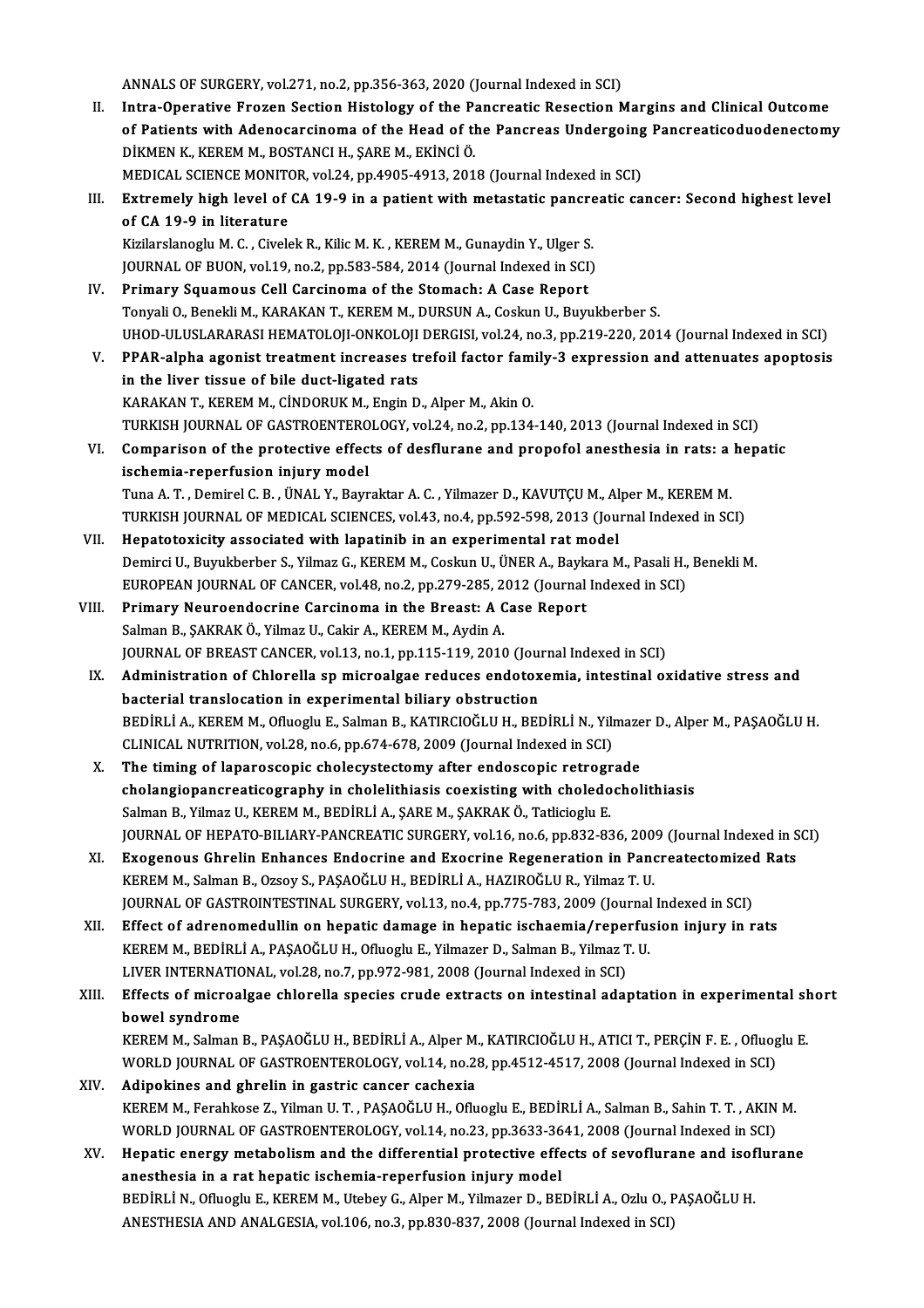- XVI. Wegener's granulomatosis with massive gastrointestinal hemorrhage due to jejunal and colonic<br>invelvement: Benert of a sese **Wegener's granulomatosis wit**<br>involvement: Report of a case<br>Peger S.M., Sobin T. WIPAL C. Av involvement: Report of a case<br>Deger S. M. , Sahin T., VURAL C., Aygencel G., KEREM M., Onal B., TEZEL E. involvement: Report of a case<br>Deger S. M. , Sahin T., VURAL Ç., Aygencel G., KEREM M., Onal B., TEZEL E.<br>Surgery Today, vol.38, no.2, pp.166-169, 2008 (Journal Indexed in SCI Expanded)<br>Engethioneine medulates preinflammate Deger S. M. , Sahin T., VURAL Ç., Aygencel G., KEREM M., Onal B., TEZEL E.<br>Surgery Today, vol.38, no.2, pp.166-169, 2008 (Journal Indexed in SCI Expanded)<br>XVII. Ergothioneine modulates proinflammatory cytokines and heat sh Surgery Today, vol.38, no.2, pp.166-1<br>Ergothioneine modulates proinfl<br>ischemia and reperfusion injury<br>SAKRAKÖ KEREM M. REDIRLİA R. Ergothioneine modulates proinflammatory cytokines and heat shock protein 7<br>ischemia and reperfusion injury<br>ŞAKRAK Ö., KEREM M., BEDİRLİ A., PAŞAOĞLU H., AKYÜREK N., Ofluoglu E., Gultekin F. A.<br>JOUPMAL OE SUBCICAL BESEARCH ischemia and reperfusion injury<br>ŞAKRAK Ö., KEREM M., BEDİRLİ A., PAŞAOĞLU H., AKYÜREK N., Ofluoglu E., Gultekin F. A.<br>JOURNAL OF SURGICAL RESEARCH, vol.144, no.1, pp.36-42, 2008 (Journal Indexed in SCI)
- XVIII. Infliximab "TNF-alpha antagonist" decreases intraabdominal adhesions JOURNAL OF SURGICAL RESEARCH, vol.144, no.1, pp.36-42, 2008 (Journal Indexed in SCI)<br>I<mark>nfliximab "TNF-alpha antagonist" decreases intraabdominal adhesions</mark><br>KURUKAHVECİOĞLU O., Koksa H., GÜLBAHAR Ö., ERDEM O. A. , Engin D., Infliximab "TNF-alpha antagonist" decreases intraabdominal adhesions<br>KURUKAHVECİOĞLU O., Koksa H., GÜLBAHAR Ö., ERDEM O. A. , Engin D., Yazicioglu O., K<br>SAUDI MEDICAL JOURNAL, vol.28, no.12, pp.1830-1835, 2007 (Journal Ind KURUKAHVECİOĞLU O., Koksa H., GÜLBAHAR Ö., ERDEM O. A. , Engin D., Yazicioglu O., KEREM M., TANERİ F.<br>SAUDI MEDICAL JOURNAL, vol.28, no.12, pp.1830-1835, 2007 (Journal Indexed in SCI)<br>XIX. Peroxisome proliferators-activate
	- SAUDI MEDICAL JOURNAL, vol.28, no.12, pp.1830-1835, 2007 (Journal Indexed in SCI)<br>XIX. Peroxisome proliferators-activated alpha agonist treatment ameliorates hepatic damage in rats with<br>obstructive jaundice: an experimenta Peroxisome proliferators-activated alpha agonist treatment ameliorates hepation<br>obstructive jaundice: an experimental study<br>CİNDORUK M., KEREM M., KARAKAN T., Salman B., Akin O., Alper M., ERDEM O. A. , Uenal S.<br>PMC CASTRO obstructive jaundice: an experimental study<br>CİNDORUK M., KEREM M., KARAKAN T., Salman B., Akin O., Alper<br>BMC GASTROENTEROLOGY, vol.7, 2007 (Journal Indexed in SCI)<br>Effects of equte fonthion toujeity on liver and kidney fun CINDORUK M., KEREM M., KARAKAN T., Salman B., Akin O., Alper M., ERDEM O. A., Uenal S.<br>BMC GASTROENTEROLOGY, vol.7, 2007 (Journal Indexed in SCI)<br>XX. Effects of acute fenthion toxicity on liver and kidney function and hist
	- BMC GASTROENTEROLOGY, vol.7, 2007 (Journal Indexed in SCI)<br>Effects of acute fenthion toxicity on liver and kidney function and histology in rats<br>KEREM M., Bedirli N., Guerbuez N., Ekinci O., BEDİRLİ A., Akkaya T., Sakrak O TURKISHJOURNALOFMEDICAL SCIENCES,vol.37,no.5,pp.281-288,2007 (Journal Indexed inSCI)
	- XXI. Coexistence of Mirizzi syndrome with adenomyomatosis in the gallbladder: report of a case TURKISH JOURNAL OF MEDICAL SCIENCES, vol.37, no.5, pp.281-288, 2007 (<br>Coexistence of Mirizzi syndrome with adenomyomatosis in the gall<br>BEDİRLİ A., KEREM M., BOSTANCI H., KARAKAN T., Sahin T. T. , AKYÜREK N.<br>HERATOPU JARV & HEPATOBILIARY & PANCREATIC DISEASES INTERNATIONAL, vol.6, no.4, pp.438-441, 2007 (Journal Indexed in SCI) BEDI<br>HEP4<br>SCI)

# Articles Published in Other Journals

rticles Published in Other Journals<br>I. Stage predictivity of neutrophil/lymphocyte and platelet/lymphocyte ratios in pancreatic<br>neuroondesuine tumers stes a dishemed in teme<br>Stage predictivity of neu<br>neuroendocrine tumors<br>DigMEN V, VEREM M Stage predictivity of<br>neuroendocrine tum<br>DİKMEN K., KEREM M.<br>Turkich Journal of Sure neuroendocrine tumors<br>DİKMEN K., KEREM M.<br>Turkish Journal of Surgery, vol.36, no.1, pp.1-8, 2020 (Journal Indexed in ESCI)<br>İntrahdominal Sangiali Hastalarda Sarum Adinonaltin Sauvralari İle Pr

- DİKMEN K., KEREM M.<br>Turkish Journal of Surgery, vol.36, no.1, pp.1-8, 2020 (Journal Indexed in ESCI)<br>II. İntrabdominal Sepsisli Hastalarda Serum Adiponektin Sevıyeleri İle Proinflamatuar Sitokin<br>Düzeyleri, Apache-II Sk Turkish Journal of Surgery, vol.36, no.1, pp.1-8, 2020 (Journal Inde<br>İntrabdominal Sepsisli Hastalarda Serum Adiponektin Sevıy<br>Düzeyleri, Apache-II Skorları ve Mortalite Arasındaki İlişki<br>DİKMEN K. YU MAZ T.U., KEREM M. PO İntrabdominal Sepsisli Hastalarda Serum Adiponektin Sevıyeleri İle Proinflamatuar Sitokin<br>Düzeyleri, Apache-II Skorları ve Mortalite Arasındaki İlişki<br>DİKMEN K., YILMAZ T. U. , KEREM M., BOSTANCI H., UĞRAŞ DİKMEN A., PAŞAO Düzeyleri, Apache-II Skorları ve Mortalite Arasındaki İlişki<br>DİKMEN K., YILMAZ T. U. , KEREM M., BOSTANCI H., UĞRAŞ DİKMEN A., PAŞAOĞLU Ö. T. , TAŞÇILAR Ö., KAF<br>Acıbadem Sağlık Bilimleri Dergisi, vol.10, no.2, pp.288-294, DİKMEN K., YILMAZ T. U. , KEREM M., BOSTANCI H., UĞRAŞ DİKMEN A., PAŞAOĞLU Ö. T. , TAŞÇILAR Ö., KA<br>Acıbadem Sağlık Bilimleri Dergisi, vol.10, no.2, pp.288-294, 2019 (Refereed Journals of Other Institutions<br>III. The Prognos
- Acıbadem Sağlık Bilimleri Dergisi, vol.10, no.2, pp.288-294, 2019 (Refereed Jo<sup>.</sup><br>The Prognostic Significance of Preoperative CA 19-9, Neutrophil / L<sub>.</sub><br>Lymphosit Ratio in Patients with Pancreatic Ductal Adenocarcinoma<br>Can The Prognostic Significance of Preoperative CA 19-9, Neutrophil / Lym<br>Lymphosit Ratio in Patients with Pancreatic Ductal Adenocarcinoma<br>Ganbarlı N., DİKMEN K., BOSTANCI H., BÜYÜKKASAP A.Ç., KEREM M., TANERİ F.<br>journal of p Lymphosit Ratio in Patients with Pancreatic Ductal Adenocarcinoma<br>Ganbarlı N., DİKMEN K., BOSTANCI H., BÜYÜKKASAP A. Ç. , KEREM M., TANERİ F.<br>journal of pharmacology and clinical research, vol.6, no.4, pp.555692, 2018 (Ref Ganbarlı N., DİKMEN K., BOSTANCI H., BÜYÜKKASAP A. Ç., KEREM M., TANERİ F. Iournal of pharmacology and clinical research, vol.6, no.4, pp.555692, 2018 (Refereed Journals of Other<br>Institutions)<br>IV. Prevention of inadvertent injury to aberrant hepatic artery arising from superior mesenteric artery<br>
- Institutions)<br>Prevention of inadvertent injury to aberrant he<br>during laparoscopic pancreaticoduodenectomy<br>CANM E. KEREMM DİKMENK during laparoscopic pancreaticoduodenectomy<br>CAN M.F., KEREM M., DİKMEN K. Turkish Journal of Surgery, 2018 (Refereed Journals of Other Institutions) CAN M. F., KEREM M., DİKMEN K.<br>Turkish Journal of Surgery, 2018 (Refereed Journals of Other Institutions)<br>V. A case of Brunner's gland adenoma mimicking tumors induced from head of the pancreas<br>POSTANCLH, DİKMEN K. EKİNCİ
- BOSTANCI H., DİKMEN K., EKİNCİ Ö., Buyukkasap C., KEREM M. A case of Brunner's gland adenoma mimicking tumors induced from<br>BOSTANCI H., DİKMEN K., EKİNCİ Ö., Buyukkasap C., KEREM M.<br>PAN AFRICAN MEDICAL JOURNAL, vol.29, 2018 (Journal Indexed in ESCI)<br>Ciant seneve misrosyutis pensus PAN AFRICAN MEDICAL JOURNAL, vol.29, 2018 (Journal Indexed in ESCI)
- VI. Giant serous microcystic pancreas adenoma<br>DİKMEN K., BOSTANCI H., Yıldırım A. C., ŞAKRAK Ö., KEREM M. Giant serous microcystic pancreas adenoma<br>DİKMEN K., BOSTANCI H., Yıldırım A. C. , ŞAKRAK Ö., KEREM M.<br>Rare Tumors, vol.4, no.4, pp.181-183, 2017 (Refereed Journals of Other Institutions)<br>Presst Canser Metestesis Mimisking DİKMEN K., BOSTANCI H., Yıldırım A. C. , ŞAKRAK Ö., KEREM M.<br>Rare Tumors, vol.4, no.4, pp.181-183, 2017 (Refereed Journals of Other Institution<br>VII. Breast Cancer Metastasis Mimicking Cholangiocarcinoma: A Case Report<br>ROST
- Rare Tumors, vol.4, no.4, pp.181-183, 2017 (Refereed Journals of Other In<br>Breast Cancer Metastasis Mimicking Cholangiocarcinoma: A Case<br>BOSTANCI H., Nasirov M., Buyukkasap C., DİKMEN K., Koksal H., KEREM M.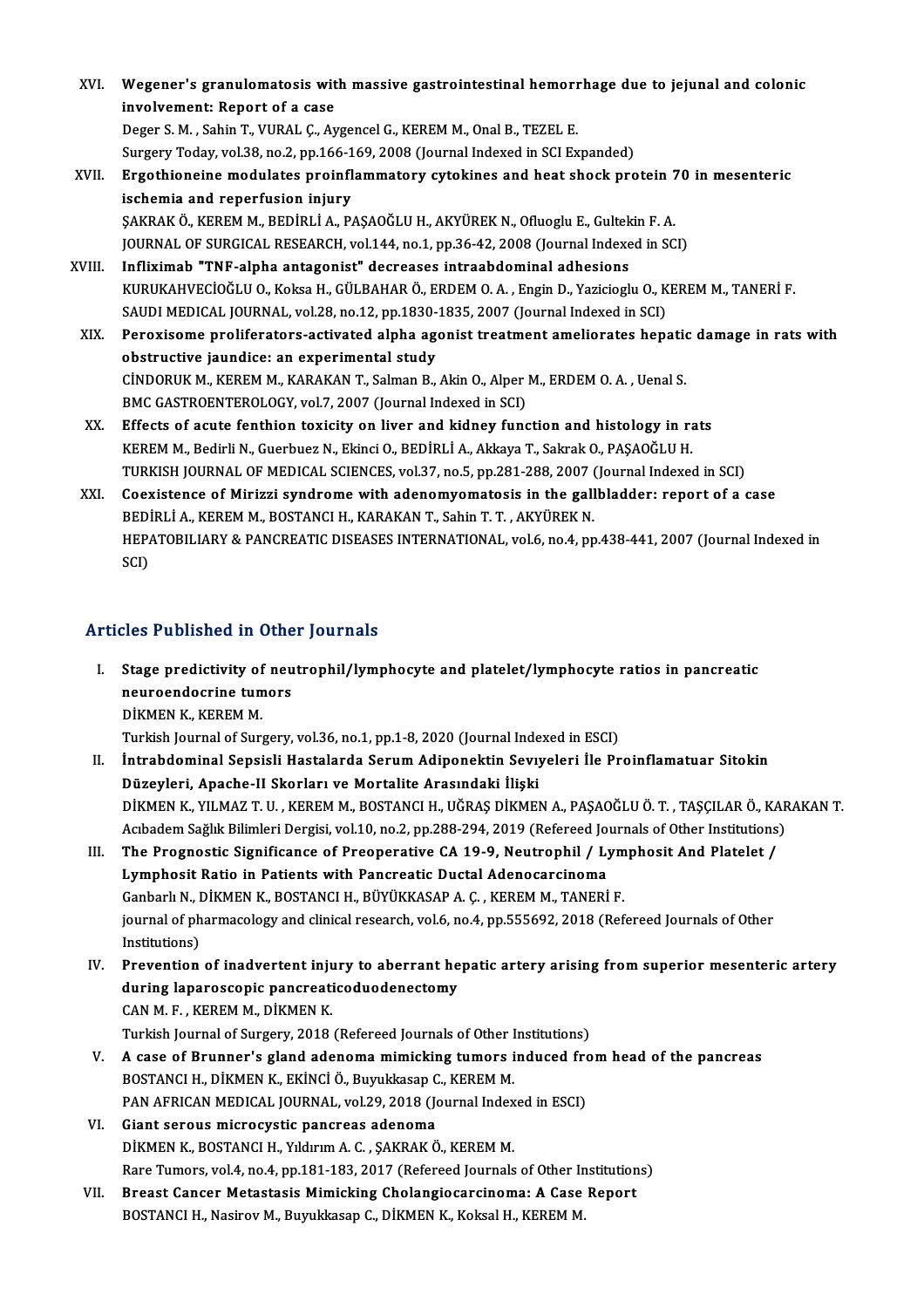GAZI MEDICAL JOURNAL, vol.28, no.3, pp.218-219, 2017 (Journal Indexed in ESCI)<br>A Gase Benert of Bilateral Adrenal Sersemateid Gensineme

GAZI MEDICAL JOURNAL, vol.28, no.3, pp.218-219, 2017 (Journal In<br>VIII. A Case Report of Bilateral Adrenal Sarcomatoid Carcinoma<br>Inidin O.T., Corit E.T., Orkan C., Altinove E. Cimen A. B., Soren S. M

GAZI MEDICAL JOURNAL, vol.28, no.3, pp.218-219, 2017 (Journal Indexed in ESCI)<br><mark>A Case Report of Bilateral Adrenal Sarcomatoid Carcinoma</mark><br>Iyidir O. T. , Cerit E. T. , Ozkan C., Altinova E., Cimen A. R. , Sozen S., KEREM M. A Case Report of Bilateral Adrenal Sarcomatoid Carcinoma<br>Iyidir O. T. , Cerit E. T. , Ozkan C., Altinova E., Cimen A. R. , Sozen S., KERE<br>CASE REPORTS IN SURGERY, vol.2016, 2016 (Journal Indexed in ESCI)<br>Turkish Ministry o CASE REPORTS IN SURGERY, vol.2016, 2016 (Journal Indexed in ESCI)

IX. Turkish Ministry of Health, 2nd Turkish Medical General Assembly Clinical Oncology Study Group Turkish Ministry of Health, 2nd Turkish Medical General Assembly Clinical Oncology Study Group<br>Report<br>Ozmen V., Dagoglu N., Dede I., AKÇAKAYA A., KEREM M., Goksel F., Ozgur E., Baskan E., Yaylaci M., Ceydeli A., et al.<br>JOU

Report<br>Ozmen V., Dagoglu N., Dede I., AKÇAKAYA A., KEREM M., Goksel F., Ozgur E., Baskan E<br>JOURNAL OF BREAST HEALTH, vol.12, no.1, pp.9-17, 2016 (Journal Indexed in ESCI)<br>Insreased Besistin Levels in Intre abdominal Sensis

X. Increased Resistin Levels in Intra abdominal Sepsis Correlation with proinflammatory cytokines and Acute Physiology and Chronic Health Evaluation APACHE II scores Increased Resistin Levels in Intra abdominal Sepsis Correlation with proinflammatory cytokines and<br>Acute Physiology and Chronic Health Evaluation APACHE II scores<br>YILMAZ T. U. , KEREM M., YILMAZ-DEMİRTAŞ C., PAŞAOĞLU Ö. T. Ad<br>YI<br>T. YILMAZ T. U. , KEREM M., YILMAZ-DEMİRTAŞ C., PAŞAOĞLU Ö. T. , TAŞÇILAR Ö., ŞAKRAK Ö., DİKMEN K., KARAKAN<br>T.<br>SULTAN QABOOS UNIVERSITY MEDICAL SCIENCES JOURNAL, vol.14, no.4, pp.506-512, 2014 (Refereed Journals of<br>Other Inst

T.<br>SULTAN QABOOS UNIVERSITY MEDICAL SCIENCES JOURNAL, vol.14, no.4, pp.506-512, 2014 (Refereed Journals of<br>Other Institutions) SULTAN QABOOS UNIVERSITY MEDICAL SCIENCES JOURNAL, vol.14, no.4, pp.506-512, 2014 (Refereed Journals of the Institutions)<br>XI. PPAR alpha agonist treatment increases trefoil factor fam ly 3 expression and attenuates apoptos

Other Institutions)<br>PPAR alpha agonist treatment increases the liver tissue of bile duct ligated rats<br>ENGIN E.D., KEREM M. KARAKAN T. GINDOPU PPAR alpha agonist treatment increases trefoi<br>in the liver tissue of bile duct ligated rats<br>ENGİN E. D. , KEREM M., KARAKAN T., CİNDORUK M.<br>Turkich Journal Of Castreenterelegy, 2012 (Non Bet in the liver tissue of bile duct ligated rats<br>ENGİN E. D. , KEREM M., KARAKAN T., CİNDORUK M.<br>Turkish Journal Of Gastroenterology, 2013 (Non-Refreed Journal)

ENGİN E. D. , KEREM M., KARAKAN T., CİNDORUK M.<br>Turkish Journal Of Gastroenterology, 2013 (Non-Refreed Journal)<br>XII. Effect of microalgae Chlorella sp extract on colon anastomisis in rats with protein energy<br>malnutatio Turkish Journa<br><mark>Effect of micr</mark><br>malnutrition<br>SALMAN P\_*V*E Effect of microalgae Chlorella sp extract on colon anastomisis in rats with protein energy<br>malnutrition<br>SALMAN B., KEREM M., ABDÜLKADİR B., KATIRCIOĞLU H., OFLUOĞLU E., AKIN O., IL O., ÖZSOY S., RA H.<br>Celerestel Dis., vol.

malnutrition<br>SALMAN B., KEREM M., ABDÜLKADİR B., KATIRCIOĞLU H., OFLUOĞLU E., AKIN O., IL O., ÖZSOY S., RA H.<br>Colorectal Dis.,, vol.10, no.5, pp.469-478, 2008 (Refereed Journals of Other Institutions)

# Books&Book Chapters

ooks & Book Chapters<br>I. Karaciğerin Anatomisi,Fizyolojisi ve Değerlendirilmesi<br>DİKMEN K. KEREM M nd 2001 unaped<br>Karaciğerin Anatom<br>DİKMEN K., KEREM M. DİKMEN K., KEREM M.<br>in: Genel Cerrahi, Prof. Dr. Tamer AKÇA, Prof. Dr. Güldeniz KARADENİZ ÇAKMAK, Prof. Dr. Ali Uğur EMRE, Editor, AKADEMİSYEN KİTABEVİ, Ankara, pp.765-780, 2019

# Refereed Congress / Symposium Publications in Proceedings

- I. Periampüller Bölge Tümörleri İçin Yapılan Pankreatikoduodenektomide Hastane Volümünün Mortalite, Morbidite ve Disseke Edilen Lenf Nodu Sayılarına Etkisi<br>Mortalite, Morbidite ve Disseke Edilen Lenf Nodu Sayılarına Etkisi<br>TURHAN V.P., DİKMEN K. KEREM M Periampüller Bölge Tümörleri İçim<br>Mortalite, Morbidite ve Disseke E<br>TURHAN V. B. , DİKMEN K., KEREM M.<br>5. Uluslararası Tın ve Sağlık Bilimleri A Mortalite, Morbidite ve Disseke Edilen Lenf Nodu Sayılarına Etkisi<br>TURHAN V. B. , DİKMEN K., KEREM M.<br>5. Uluslararası Tıp ve Sağlık Bilimleri Araştırmaları Kongresi, UTSAK, Ankara, Turkey, 12 - 13 December 2020,<br>nn 292 292 TURHAN V. I<br>5. Uluslarara<br>pp.382-383<br>Covid 19 P I. Uluslararası Tıp ve Sağlık Bilimleri Araştırmaları Kongresi, UTSAK, Ankara, Turkey, 1991.<br>II. Covid-19 Pandemi Döneminde (12.03.2020-12.05.2020) Cerrahi Pratiğimiz<br>ERREM M. EMBALA G. DİKMEN K. GÖBÜT H. YAVUZA, POSTANCLH
- pp.382-383<br>Covid-19 Pandemi Döneminde (12.03.2020-12.05.2020) Cerrahi Pratiğimiz<br>KEREM M., EMRAL A. C. , DİKMEN K., GÖBÜT H., YAVUZ A., BOSTANCI H., YÜKSEL O., Sarıyıldız G.<br>Kerenayinya Pandemiyasu Elmi Tedrisatlardan Sağl II. Covid-19 Pandemi Döneminde (12.03.2020-12.05.2020) Cerrahi Pratiğimiz<br>KEREM M., EMRAL A. C., DİKMEN K., GÖBÜT H., YAVUZ A., BOSTANCI H., YÜKSEL O., Sarıyıldız G.<br>Koronavirus Pandemiyası: Elmi Tedrisatlardan Sağlam Gele KEREM M., EMRAL A. C.<br>Koronavirus Pandemiya<br>August 2020, pp.41-42<br>DISTAL DANKREATEL Koronavirus Pandemiyası: Elmi Tedrisatlardan Sağlam Geleceyin Teminatına Doğru, Baku, Azerbaijan, 4 - 05<br>August 2020, pp.41-42<br>III. DİSTAL PANKREATEKTOMİ SONRASI DREN AMİLAZ DEĞERİNİN POSTOPERATİF PANKREATİK FİSTÜL
- August 2020, pp.41-42<br>DİSTAL PANKREATEKTOMİ SONR.<br>GELİŞİMİ İÇİN PREDİKTİF ÖNEMİ<br>EMBAL A GUNIMEN KUMULIZ AUR DİSTAL PANKREATEKTOMİ SONRASI DREN AMİLAZ DEĞERİNİN POSTOPER<br>GELİŞİMİ İÇİN PREDİKTİF ÖNEMİ<br>EMRAL A. C. , DİKMEN K., YAVUZ A., BOSTANCI H., TÜRK Y., EMREOL U. İ. , KEREM M.<br>14. Türk Hanata Pankrasta Biliar Carrabi Kansrasi,

GELİŞİMİ İÇİN PREDİKTİF ÖNEMİ<br>EMRAL A. C. , DİKMEN K., YAVUZ A., BOSTANCI H., TÜRK Y., EMREOL U. İ. , KEREM M.<br>14. Türk Hepato Pankreato Bilier Cerrahi Kongresi, Antalya, Turkey, 23 - 26 October 2019<br>1 ARAROSKORİK DALAK KO EMRAL A. C. , DİKMEN K., YAVUZ A., BOSTANCI H., TÜRK Y., EMREOL U. İ. , KEREM M.<br>14. Türk Hepato Pankreato Bilier Cerrahi Kongresi, Antalya, Turkey, 23 - 26 October 2019<br>IV. LAPAROSKOPİK DALAK KORUYUCU KİMURA VE WARSHA

14. Türk Hepato Pankreato Bilier Cerrahi Kongresi, Antalya, Turkey, 23 - 26 October 2019<br>LAPAROSKOPİK DALAK KORUYUCU KİMURA VE WARSHAW DİSTAL PANKREATE<br>YÖNTEMLERİNİN KARŞILAŞTIRMALI ANALİZİ<br>CAN M. F. , DİKMEN K., Öztas M., LAPAROSKOPİK DALAK KORUYUCU KİMURA VE WARSHAW D<br>YÖNTEMLERİNİN KARŞILAŞTIRMALI ANALİZİ<br>CAN M. F., DİKMEN K., Öztaş M., BOSTANCI H., URKAN M., KEREM M.<br>14. Türk Hanata Bankrata Biliar Carrabi Kangrasi, Antalya Turkay 14. Türk Hepato Pankreato Bilier Cerrahi Kongresi, Antalya, Turkey, 23 - 26 October 2019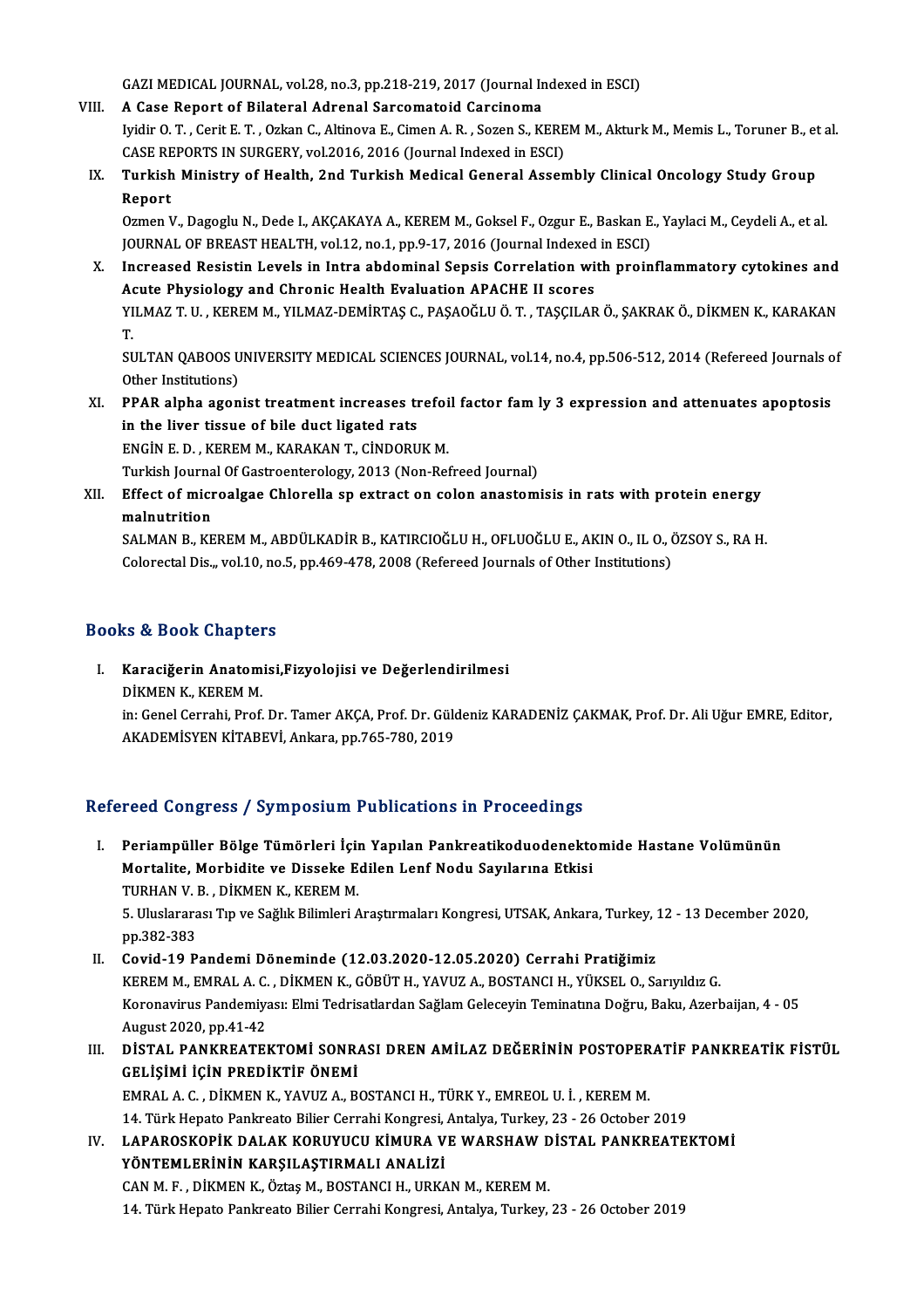| V.     | LAPAROSKOPIK PANKREATIKODUODENEKTOMIDE ABERRANT HEPATIK ARTER ANOMALISININ                             |
|--------|--------------------------------------------------------------------------------------------------------|
|        | <b>İNTRA VE POSTOPERATİF SONUÇLAR ÜZERİNE ETKİSİ</b>                                                   |
|        | YAVAŞ M., DİKMEN K., BOSTANCI H., CAN M. F., ALTINER S., GÖBÜT H., KEREM M.                            |
|        | 14. Türk Hepato Pankreato Bilier Cerrahi Kongresi, Antalya, Turkey, 23 - 26 October 2019               |
| VI.    | PANKREATIKODUODENEKTOMI YAPILAN HASTALARDA SARKOPENININ POSTOPERATIF MORBIDITE                         |
|        | SONUÇLARINI TAHMİN ETMEDEKİ ÖNEMİ                                                                      |
|        | Gülcek E., DİKMEN K., CİNDİL E., KEREM M.                                                              |
|        | 14. Türk Hepato Pankreato Bilier Cerrahi Kongresi, Turkey, 23 - 26 October 2019                        |
| VII.   | Prognostic importance of preoperative CA 19-9, neutrophil/lymphocyte, and platelet/lymphocyte          |
|        | ratios in patients operated for pancreatic ductal adenocarcinoma                                       |
|        | GANBARLI N., DİKMEN K., BOSTANCI H., BÜYÜKKASAP A. Ç., KÜÇÜKDİLER E., KEREM M., TANERİ F.              |
|        | 13th TURKISH CONGRESS OF HEPATO-PANCREATO-BILIARY SURGERY, Turkey, 1 - 04 November 2017                |
| VIII.  | Minimal invaziv pankreatikoduodenektomi, erken dönem sonuçlarımız.                                     |
|        | KEREM M., CAN M. F., DİKMEN K., BOSTANCI H., YAVUZ A., EMRAL A. C., KÜÇÜKDİLER E.                      |
|        | 13. Türk Hepatopankreatobilier Cerrahi Kongresi, Turkey, 1 - 04 November 2017                          |
| IX     | Minimal İnvaziv Pankreatikoduodenektomi, Erken Dönem Sonuçlarımız                                      |
|        | KEREM M., CAN M. F., DİKMEN K., BOSTANCI H., YAVUZ A., EMRAL A. C., Küçükdiler E.                      |
|        | 13. Türk Hepatopankreatobilier Cerrahi Kongresi, Antalya, Turkey, 1 - 04 November 2017                 |
| Х.     | Braun anastomozu pankreatikoduodenektomi sonrası ortaya çıkan gecikmiş mide boşalımı                   |
|        | problemini azaltmaktadır: Randomize kontrollü çalışma.                                                 |
|        | DİKMEN K., BOSTANCI H., KEREM M., keleşoğlu y., BÜYÜKKASAP A. Ç. , GÖBÜT H., EMRAL A. C.               |
|        | 13. Türk Hepatopankreatobilier Cerrahi Kongresi, Turkey, 1 - 04 November 2017                          |
| XI.    | Postoperatif 1. Gün dren amilaz değerinin pankreatikoduodenketomi sonrası oluşan pankreatik fistül     |
|        | gelişimine prediktif etkisi: Prospektif klinik çalışma.                                                |
|        | KEREM M., DİKMEN K., BOSTANCI H., ERMİŞ İ., BÜYÜKKASAP A. Ç.                                           |
|        | 13. Türk Hepatopankreatobilier Cerrahi Kongresi, Turkey, 1 - 04 November 2017                          |
| XII.   | Vasküler rezeksiyonlu pankreatikoduodenektomi yapılan hastalarda mortalite ve morbidite                |
|        | sonuçlarımız.                                                                                          |
|        | BOSTANCI H., DİKMEN K., GÖBÜT H., ŞAHİN C., ERMİŞ İ., KEREM M.                                         |
|        | 13. Türk Hepatopankreatobilier Cerrahi Kongresi, Turkey, 1 - 04 November 2017                          |
| XIII.  | Kolesistektomi sırasında oluşan safra yolları yaralanmalrının cerrahi tedavisi                         |
|        | ABBASOĞLU O., KEREM M., HAZİNEDAROĞLU S. M., DOĞRUL A. B., BALCI D., ŞARE M., KARAYALÇIN M. K.         |
|        | 13. TÜRK HEPATOPANKREATOBİLİER CERRAHİ KONGRESİ, İstanbul, Turkey, 1 - 04 November 2017, vol.33, pp.22 |
| XIV.   | Pankreas duktal adenokarsinomu için opere edilen hastalarda preoperatif CA 19-9, nötrofil/lenfosit     |
|        | ve platelet/lenfosit oranlarının prognostik önemi.                                                     |
|        | Ganbarlı N., DİKMEN K., BOSTANCI H., BÜYÜKKASAP A. Ç., KÜÇÜKDİLER E., KEREM M., TANERİ F.              |
|        | 13. Türk Hepatopankreatobilier Cerrahi Kongresi, Turkey, 1 - 04 November 2017                          |
| XV.    | Akciğer skuamöz hücreli karsinomun retroperitoneal alana metastazı nedeniyle yapılan retrohepatik      |
|        | vena kava rezeksiyonu ve greftle onarım.                                                               |
|        | KEREM M., DİKMEN K., EMRAL A. C., BOSTANCI H., POLAT F., ERER D.                                       |
|        | 13. Türk Hepatopankreatobilier Cerrahi Kongresi, Turkey, 1 - 04 November 2017                          |
| XVI.   | Deneysel olarak karaciğer rezeksiyonu sırasında iskemik önkoşullama yapılan ratlara hepatektomi        |
|        | öncesi verilern silimarin'in karaciğer rejenerasyonu üzerine etkisi.                                   |
|        | YAVUZ A., DİKMEN K., BOSTANCI H., GÖBÜT H., Yıldız A., KEREM M., DALGIÇ A.                             |
|        | 13. Türk Hepatopankreatobilier Cerrahi Kongresi, Turkey, 1 - 04 November 2017                          |
| XVII.  | Santral hepatektomi: Perioperatif sonuçlar açısından çok merkezli deneyim perspektifi.                 |
|        | CAN M. F., KEREM M., KARATEPE O., DİKMEN K.                                                            |
|        | 13. Türk Hepatopankreatobilier Cerrahi Kongresi, Turkey, 1 - 04 November 2017                          |
| XVIII. | Preliminary results in Laparoscopic Pancreareatoduodenectomy                                           |
|        | KEREM M., KARATEPE O., BATTAL M., CAN M. F., YAZICI P., DİKMEN K., BOSTANCI H.                         |
|        | E-AHPBA 2017, 23 - 26 May 2017                                                                         |
|        |                                                                                                        |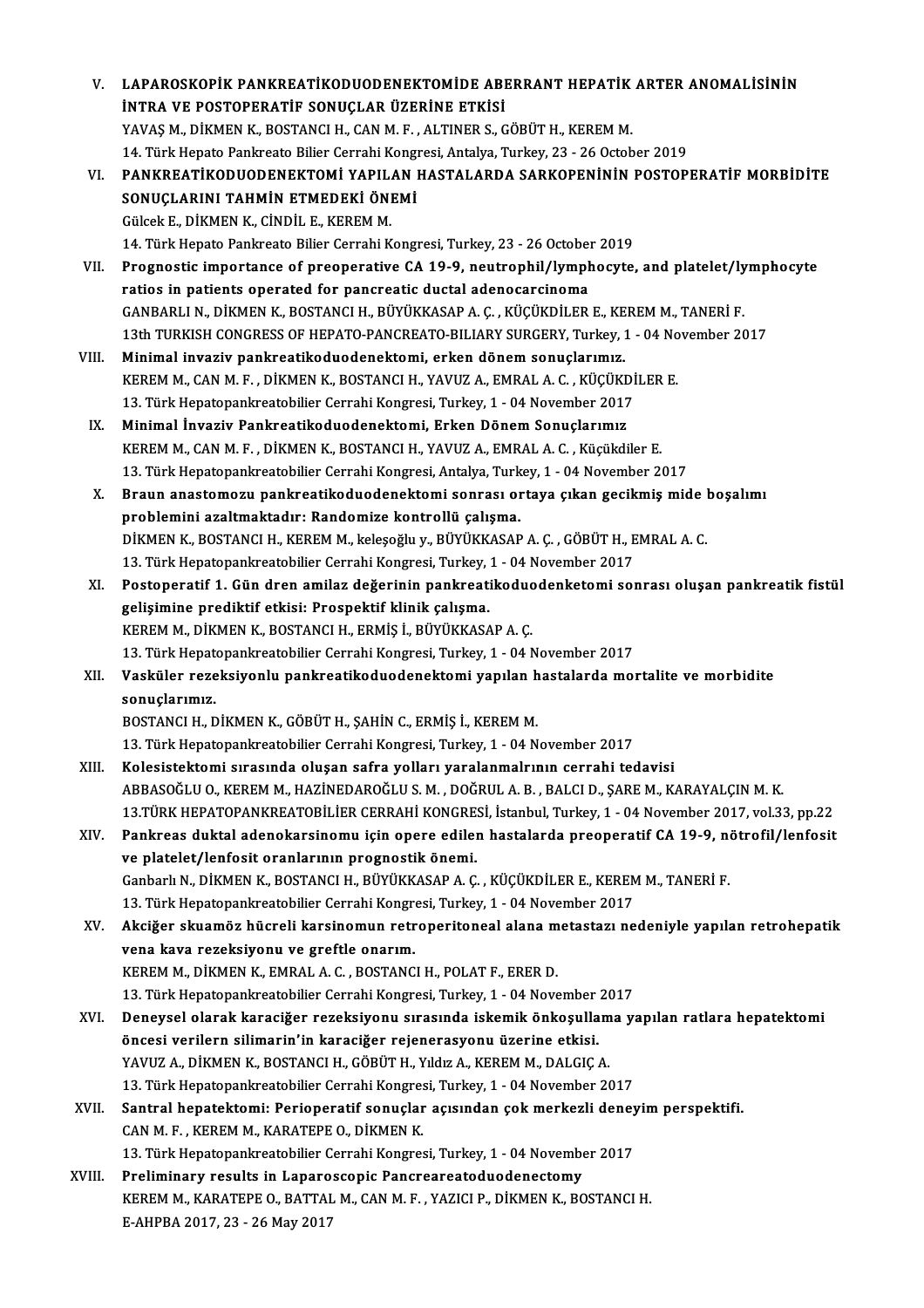XIX. Preliminary results in laparoscopic pancreaticoduodenectomy<br>EXIX. Preliminary results in laparoscopic pancreaticoduodenectomy Preliminary results in laparoscopic pancreaticoduodenectomy<br>KEREM M., KARATEPE O., BATTAL M., CAN M. F. , DİKMEN K., BOSTANCI H.<br>12th Biannial E. AHDBA Congress 2017, 22, 26 May 2017 Preliminary results in laparoscopic pancreaticoduo<br>KEREM M., KARATEPE O., BATTAL M., CAN M. F. , DİKMEN<br>12th Biennial E-AHPBA Congress 2017, 23 - 26 May 2017<br>Essaibility and lang taum survival effect of tatal ab KEREM M., KARATEPE O., BATTAL M., CAN M. F. , DİKMEN K., BOSTANCI H.<br>12th Biennial E-AHPBA Congress 2017, 23 - 26 May 2017<br>XX. Feasibility and long term survival effect of total abdominal colectomy at the time of primary<br>s 12th Biennial E-AHPBA Congress 2017, 23 - 26 May 2017<br>Feasibility and long term survival effect of total abdominal<br>cytoreduction for advanced stage epithelial ovarian cancer<br>TASKIBAN C. ONAN M.A. Vikizoğuz s. Misirliğili s Feasibility and long term survival effect of total abdominal colectomy at the time of primary<br>cytoreduction for advanced stage epithelial ovarian cancer<br>TAŞKIRAN Ç., ONAN M. A. , Yıldızoğuz ş., Mısırlıoğlu s., İŞÇİ BOSTANC cytoreduction for advanced stage epithelial ovarian cancer<br>TAŞKIRAN Ç., ONAN M. A. , Yıldızoğuz ş., Mısırlıoğlu s., İŞÇİ BOSTAN<br>GÜNER H.<br>IGCS, 28 - 31 October 2016 TAŞKIRAN Ç., ONAN M. A. , Y<br>GÜNER H.<br>IGCS, 28 - 31 October 2016<br>The role of protective ile XXI. The role of protective ileostomy and the validity of bowel resection as as part of cuturecuctive surgery for advanced stage epithelial OC The role of protective ileostomy and the validity of bowel resection as as part of cuturecuctive<br>surgery for advanced stage epithelial OC<br>mısırlıoğlu s., TAŞKIRAN Ç., ONAN M. A. , KARATAŞ F., yıldızoğuz ş., İŞÇİ BOSTANCI E surgery for advance<br>misirlioğlu s., TAŞKIRA<br>E., ARVAS M. M. , et al.<br>ICCS 38 - 31 Osteber mısırlıoğlu s., TAŞKIRAN Ç., (<br>E., ARVAS M. M. , et al.<br>IGCS, 28 - 31 October 2016<br>The yalve of liver reseati E., ARVAS M. M., et al.<br>IGCS, 28 - 31 October 2016<br>XXII. The value of liver resection at primary secondary or tertiary cytoreductive surgery for OC<br>E. EREN M. Vildroğus S. İSCİ BOSTANCLE, Meurligğlu S. KARATAS E. Dilmon K. IGCS, 28 - 31 October 2016<br>The value of liver resection at primary secondary or tertiary cytoreductive surgery for OC<br>KEREM M., Yıldızoğuz Ş., İŞÇİ BOSTANCI E., Mısırlıoğlu S., KARATAŞ F., Dikmen K., Alper A., ARVAS M. M. The value of live<br>KEREM M., Yıldızo<br>ONAN M. A. , et al.<br>JCCS 29 - 21 Octo KEREM M., Yıldızoğuz Ş., İŞÇ<br>ONAN M. A. , et al.<br>IGCS, 28 - 31 October 2016<br>HOW CAN OPTIMAL CYT ONAN M. A. , et al.<br>IGCS, 28 - 31 October 2016<br>XXIII. HOW CAN OPTIMAL CYTOREDUCTION RATES INCREASED OVER NINETY PERCENT WITH A MINIMAL USAGE OF NEOADJUVANT CHEMOTHERAPY HOW CAN OPTIMAL CYTOREDUCTION RATES INCREASED OVER NINETY PERCENT WITH A MINIMAL<br>USAGE OF NEOADJUVANT CHEMOTHERAPY<br>TAŞKIRAN Ç., Mısırlıoğlu S., ONAN M. A. , KARATAŞ F., İŞÇİ BOSTANCI E., KEREM M., Balık e., Alper A., ARVAS USAGE ON<br>TAŞKIRAN<br>GÜNER H. TAŞKIRAN Ç., Mısırlıoğlu S., |<br>GÜNER H.<br>IGCS, 29 - 31 October 2016<br>A 5350 of brunner 5 slan GÜNER H.<br>IGCS, 29 - 31 October 2016<br>XXIV. A case of brunner s gland adenoma mimicking tumors induced from head of the pancreas<br>POSTANCLH, DIKMEN K, KEREM M IGCS, 29 - 31 October 2016<br>A case of brunner s gland adeno<br>BOSTANCI H., DİKMEN K., KEREM M.<br>12 th World Congress of the Internat 12 th World Congress of the International Hepato-pancreato-biliary Association, Sao-Paulo, Brazil, 20 - 23 April<br>2016 BOSTANCI H., DİKMEN K., KEREM M. 12 th World Congress of the International Hepato-pancreato-biliary Association, Sao-Paulo, Brazil, 20<br>2016<br>XXV. Frozen section of the pancreatic neck margin in pancreaticoduodenectomy for pancreatic<br>adepearatic material 2016<br>Frozen section of the pancreatic neck margin in p<br>adenocarcinoma is important or not for survival.<br>KEREM M. DİKMEN K. BOSTANCLH, SARE M. EKİNCİ Ö adenocarcinoma is important or not for survival.<br>KEREM M., DİKMEN K., BOSTANCI H., ŞARE M., EKİNCİ Ö. adenocarcinoma is important or not for survival.<br>KEREM M., DİKMEN K., BOSTANCI H., ŞARE M., EKİNCİ Ö.<br>12th World Congress of the International Hepato-Pancreato-Biliary Association, 20 - 23 April 2016, vol.18, pp.359<br>Fregen KEREM M., DİKMEN K., BOSTANCI H., ŞARE M., EKİNCİ Ö.<br>12th World Congress of the International Hepato-Pancreato-Biliary Association, 20 - 23 April 2016, vo<br>2XVI. Frozen section of the pancreatic neck margin in pancreaticodu 12th World Congress of the International Hepato-Panc<br>Frozen section of the pancreatic neck margin in<br>adenocarcinoma is inportant or not for survival<br>EXPEM M. DIVMEN E. POSTANCLH, SARE M. EVINCL Frozen section of the pancreatic neck margin in p<br>adenocarcinoma is inportant or not for survival<br>KEREM M., DİKMEN K., BOSTANCI H., ŞARE M., EKİNCİ Ö.<br>12 th World Congress of the International Henete pangr 12 th World Congress of the International Hepato-pancreato-biliary Association, Sao-Paulo, Brazil, 20 - 23 April<br>12 th World Congress of the International Hepato-pancreato-biliary Association, Sao-Paulo, Brazil, 20 - 23 Ap KEREM M., DİKMEN K., BOSTANCI H., SARE M., EKİNCİ Ö. 12 th World Congress of the International Hepato-pancreato-biliary Association, Sao-Pa<br>2016<br>XXVII. Memenin invaziv duktal karsinomunun safra yoluna metastazı, Olgu sunumu.<br>POSTANCLH Nesipeu M PÜVÜKKASARA C. DİKMEN K. KEREM 2016<br>Memenin invaziv duktal karsinomunun safra yoluna metasta:<br>BOSTANCI H., Nasirov M., BÜYÜKKASAP A. Ç. , DİKMEN K., KEREM M.<br>20 Ulucal Cerrabi kangresi Turkey 13 , 17 April 2016 BOSTANCI H., Nasirov M., BÜYÜKKASAP A. Ç. , DİKMEN K., KEREM M.<br>20. Ulusal Cerrahi kongresi, Turkey, 13 - 17 April 2016 XXVIII. Memenin İnvaziv Duktal Karsinomunun Safra Yoluna Metastazı: Olgu Sunumu BOSTANCI H., NASİROV M., BÜYÜKKASAP A. Ç., DİKMEN K., KEREM M. 20. Ulusal Cerrahi Kongresi, Antalya, Turkey, 13 - 17 April 2016 BOSTANCI H., NASİROV M., BÜYÜKKASAP A. Ç. , DİKMEN K., KEREM M.<br>20. Ulusal Cerrahi Kongresi, Antalya, Turkey, 13 - 17 April 2016<br>XXIX. Pankreatik Psödokist Tedavisinde Posterior Yaklaşımla Laparoskopik Kistogastrostomi 20. Ulusal Cerrahi Kongresi, Antalya, Turkey, 13 - 17 April 2016<br>Pankreatik Psödokist Tedavisinde Posterior Yaklaşımla Laparı<br>BOSTANCI H., NASİROV M., BÜYÜKKASAP A. Ç. , DİKMEN K., KEREM M.<br>20. Ulusal Carrabi Kangresi, Ant Pankreatik Psödokist Tedavisinde Posterior Yaklaşımla L<br>BOSTANCI H., NASİROV M., BÜYÜKKASAP A. Ç. , DİKMEN K., KERI<br>20. Ulusal Cerrahi Kongresi, Antalya, Turkey, 13 - 17 April 2016<br>Pankreatikaduodenektemi Sonrası Pekenetrü BOSTANCI H., NASİROV M., BÜYÜKKASAP A. Ç. , DİKMEN K., KEREM M.<br>20. Ulusal Cerrahi Kongresi, Antalya, Turkey, 13 - 17 April 2016<br>XXX. Pankreatikoduodenektomi Sonrası Rekonstrüksiyonda Kullanılan Blumgart Anastomoz Yönt 20. Ulusal Cerrahi Kongresi, Antalya, Turkey, 13 - 17 April 2016<br>Pankreatikoduodenektomi Sonrası Rekonstrüksiyonda Kullanılan Bl<br>End-To-Site Duktomukozal Yöntemin Sonuçlarının Karşılaştırılması.<br>ATAK M. DİKMEN K. KEREM M. Pankreatikoduodenektomi Sonrası Rekonstrüks<br>End-To-Site Duktomukozal Yöntemin Sonuçlarıı<br>ATAK M., DİKMEN K., KEREM M., ŞARE M., ŞAKRAK Ö.<br>7. Carrabi Arastrma Konsrasi Turkay 7, 00 Navamb End-To-Site Duktomukozal Yöntemin Sonuçlarının Karşılaştırılması.<br>ATAK M., DİKMEN K., KEREM M., ŞARE M., ŞAKRAK Ö.<br>7. Cerrahi Araştırma Kongresi, Turkey, 7 - 09 November 2013<br>Giant serous microcystic pancreas adenoma-case 7. Cerrahi Araştırma Kongresi, Turkey, 7 - 09 November 2013<br>XXXI. Giant serous microcystic pancreas adenoma-case report 7. Cerrahi Araştırma Kongresi, Turkey, 7 - 09 November 2013<br>Giant serous microcystic pancreas adenoma-case repor<br>DİKMEN K., BOSTANCI H., Yıldırım A. C. , ŞAKRAK Ö., KEREM M.<br>ESS 2012 ISTANPUL, İstanbul Turkey, 22, 24 Novem Giant serous microcystic pancreas adenoma-case repor<br>DİKMEN K., BOSTANCI H., Yıldırım A. C. , ŞAKRAK Ö., KEREM M.<br>ESS 2012 ISTANBUL, İstanbul, Turkey, 22 - 24 November 2012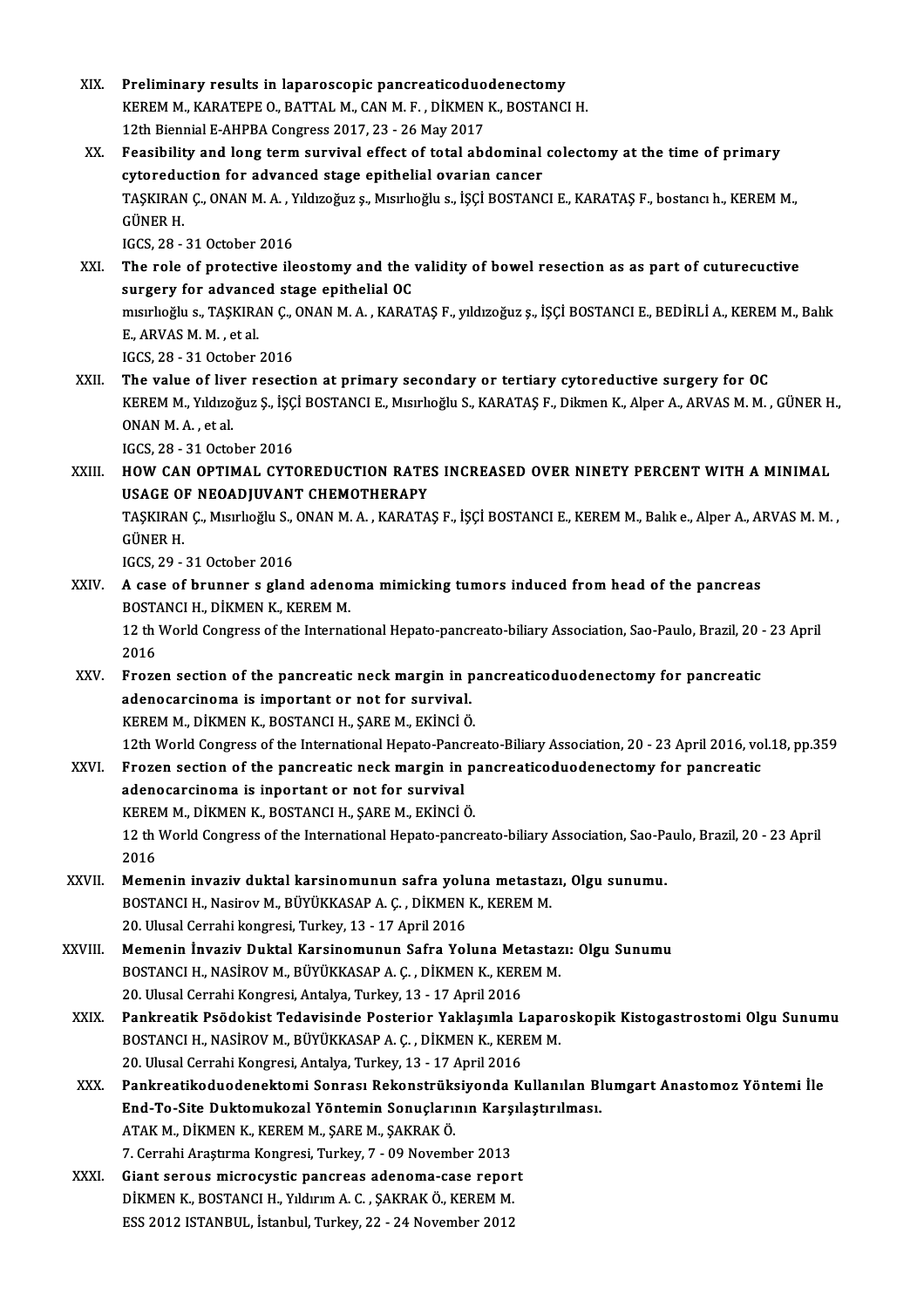| XXXII.       | RATLARDA MİZUTA'XXNIN CUFF TEKNİĞİ İLE ORTOTOPİK SOL AKCIĞER TRANSPLANTASYON MODELİ                               |
|--------------|-------------------------------------------------------------------------------------------------------------------|
|              | ÇELİK A., DEMİRÖZ Ş. M., SAYAN M., KURUL İ. C., ÜNAL Y., KEREM M., YENER A.                                       |
|              | 6. CERRAHI ARAȘTIRMA KONGRESI, Turkey, 8 - 10 December 2011                                                       |
| XXXIII.      | Giant serous microcystic pancreas adenoma: a case report.                                                         |
|              | DİKMEN K., BOSTANCI H., Yıldırım A. C., ŞAKRAK Ö., KEREM M.                                                       |
|              | 16th Annual Meeting of the European Society of Surgery., 22 - 24 November 2012                                    |
| XXXIV.       | Pankreatikoduodenektomi sonrası rekonstrüksiyonda Blumgart dukto-mukozal (through and                             |
|              | through) pankreatikojejunostomi anastomoz tekniği: Erken sonuçlarımız.                                            |
|              | KEREM M., ATAK M., DİKMEN K., ŞAKRAK Ö.                                                                           |
|              | 18. Ulusal Cerrahi Kongresi, Turkey, 23 - 27 May 2012                                                             |
| <b>XXXV</b>  | Pankreas Adenokarsinomlarında Cerrahi Tedavi Sonuçlarımız                                                         |
|              | KEREM M., ŞARE M., Atak M., DİKMEN K., BOSTANCI H., ŞAKRAK Ö.                                                     |
|              | 18. Ulusal Cerrahi Kongresi, İzmir, Turkey, 23 - 27 May 2012                                                      |
| <b>XXXVI</b> | Sağ hepatektomi sonrası gelişen portal ven trombozunun nadir bir sebebi: Antitrombin III eksikliği.               |
|              | KEREM M., ATAK M., DİKMEN K., Karabacak H., KARAKAN T., ŞAKRAK Ö.                                                 |
|              | 18. Ulusal Cerrahi Kongresi, Turkey, 23 - 27 May 2012                                                             |
| XXXVII.      | Sağ böbrek invazyonu olan dev hepatoselüler karsinomun transarteryal radyoembolizasyona                           |
|              | dramatik cevabı.                                                                                                  |
|              | KEREM M., ILGIT E. T., ATAK M., DİKMEN K., ŞAKRAK Ö.                                                              |
|              | 18. Ulusal Cerrahi Kongresi, Turkey, 23 - 27 May 2012                                                             |
| XXXVIII.     | Radyofrekans Yardımlı Karaciğer Rezeksiyonları                                                                    |
|              | KEREM M., DİKMEN K., BOSTANCI H., ŞAKRAK Ö., Atak M., ŞARE M.                                                     |
|              | 18. Ulusal Cerrahi Kongresi, İzmir, Turkey, 23 - 27 May 2012                                                      |
| <b>XXXIX</b> | Radiofrequency assisted liver resection                                                                           |
|              | KEREM M., ŞAKRAK Ö., DİKMEN K., BOSTANCI H.                                                                       |
|              | AHPBA 2012, Miami, United States Of America, 7 - 11 March 2012                                                    |
| XL.          | Radiorfequency-assisted liver resection.                                                                          |
|              | KEREM M., ŞAKRAK Ö., DİKMEN K., BOSTANCI H.                                                                       |
|              | 12th Americans Hepato-Pancreato-Biliary Association Congress., 7 - 11 March 2012, vol.14, pp.39                   |
| XLI.         | Effects of Spirulina SP Microalgae Extract on Experimental Colitis                                                |
|              | COȘKUN Z. K., KEREM M., GÜRBÜZ N., ÖMEROĞLU S., PAŞAOĞLU Ö. T., YILMAZ-DEMIRTAŞ C., LORTLAR ÜNLÜ N.,              |
|              | PAȘAOĞLU H., SALMAN B., TURGUT H. B.                                                                              |
|              | 32 nd European Society for Clinical Nutrition and Metabolism (ESPEN) International Congress, Nice, France, 5 - 08 |
|              | September 2010, vol 5, pp 127-128                                                                                 |
| XLII.        | The investigation biochemical and histopathological effects of spirulina by Tnbs induced                          |
|              | experimental colitis rats                                                                                         |
|              | COȘKUN Z. K., KEREM M., GURBUZ N., ÖMEROĞLU S., PAŞAOĞLU H., YILMAZ-DEMİRTAŞ C., LORTLAR ÜNLÜ N.,                 |
|              | SALMAN B., PAŞAOĞLU Ö. T., TURGUT H. B.                                                                           |
|              | 32 nd Clinical Nutrition and Metabolism / Nice, France, 5 - 08 September 2010                                     |
| XLIII.       | Effects of enteral nutrition enriched with eicosapentaenoic acid (EPA) in gastric cancer patients                 |
|              | undergoing gastrectomy.                                                                                           |
|              | BEDİRLİ A., KEREM M., ŞAKRAK Ö., DİKMEN K.                                                                        |
|              | 31st ESPEN Congress, 29 - 01 August 2009                                                                          |
| XLIV.        | Serum advanced oxidative protein product in gastric cancer cachexia.                                              |
|              | KEREM M., BEDİRLİ A., PAŞAOĞLU H., PAŞAOĞLU Ö. T., DİKMEN K.                                                      |
|              | 31 st ESPEN Congress, 29 - 01 August 2009                                                                         |
| XLV.         | Gastrointestinal stromal tumors: Four year experience of a center.                                                |
|              | DİKMEN K., IŞIK GÖNÜL İ., ANADOL A. Z., AKIN M., KURUKAHVECİOĞLU O., KEREM M., TEZEL E., DURSUN A.                |
|              | 18th International Postgraduate Course Of The International Association Of Surgeons, Gastroenterologists and      |
|              | Oncologists, 8 - 11 October 2008                                                                                  |
| XLVI.        | Özefagus Kanseri Tedavisinde 3 Alan Lenf Nodu Diseksiyonu Sonuçlarımız                                            |